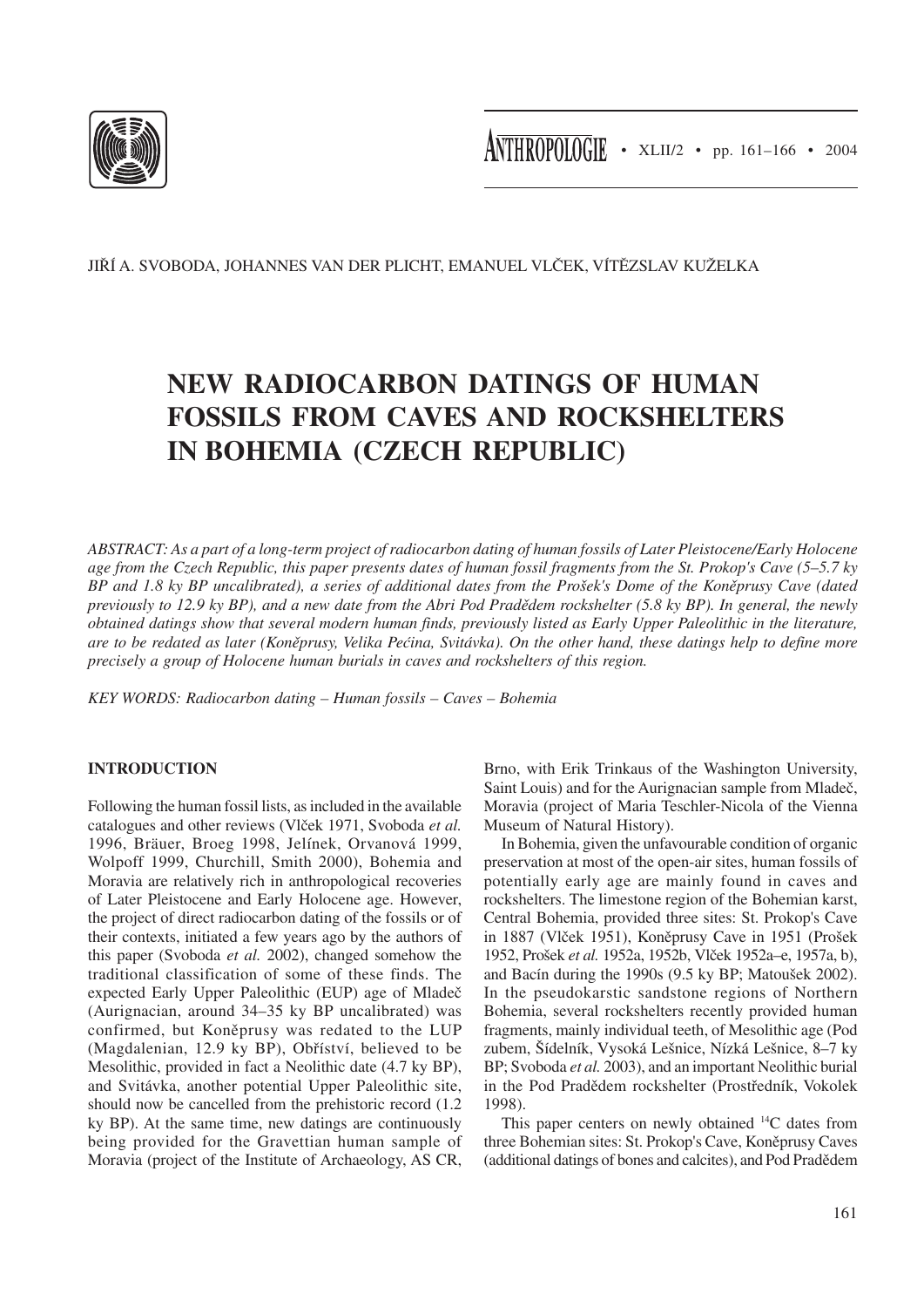

FIGURE 1. St. Prokop's valley. Geological section through the quarry, after R. Kettner. "Cave" marks the relicts of the cave.

rockshelter *(Tables 1, 2 and 3)*. The 14C dates (reported in BP) are calibrated to calendar ages (calBC or calAD), using the Groningen calibration program (van der Plicht 1993). The numbers are rounded off to the nearest 5; the errors are 1-sigma. The stable isotope ratios ( $\delta^{13}C, \%$ ) and carbon content  $(C\%)$  of the bone collagen are also shown. These properties are considered as general quality indicators for <sup>14</sup>C dates. The  $\delta^{13}C$  (%o) values should be in the range –19 to –21 ‰ , and the carbon content for ideal bone collagen should be 45–50 % (Mook, Waterbolk 1985). Impurities result usually in lower  $\delta^{13}C$  (‰) values.

### **St. PROKOP'S CAVE**

This smaller cave was located in the middle part of the Svatý Prokop valley in the southwestern part of the city of Prague (Prague 5 – Hlubočepy). It was an important place of religious pilgrimage and hermitage *(Figures 1* and *2)*, but in 1887 the major part of it was blasted during limestone quarrying. Only the relicts of the innermost parts of the cavity – a fissure filled with sediments – were still visible in the quarry wall before 1900 *(Figure 3)*. Especially in

1883–1888, the paleontological and anthropological content of the remaining sediments was saved by several Prague scientists such as the geographer J. Kořenský, and partly by the owner, the duke Schwarzenberg (and this part was later studied by J. Woldřich). The evidence concerning this important site was summarized and published by Vlček (1951) and supplementary archaeological data were resumed by Sklenář and Matoušek (1994).

Given the presence of Pleistocene fauna in the filling of the karstic fissure, the whole site was presumed and still is being republished as an EUP one (Bräuer, Broeg 1998, Churchill, Smith 2000). However, the site also provided a few sherds of the Neolithic Linear pottery and Hallstatt cultures, and a bone fragment with intensive surface polish (Sklenář, Matoušek 1994).

From the hitherto inedited letter of Kořenský to K. J. Maška (May 18, 1888, Archive of the Institute of Archaeology, Dolní Věstonice; *Figure 3*) we quote the following:

"My friend Frič went there a few days ago and brought back a hyena mandible. Myself, I got a full bag of breccia – lots of human bones melted together with charcoal. This breccia fills a very narrow fissure. Nothing was found in



FIGURE 2. St. Prokop's Cave, reconstruction of plan and section by J. Benda (in Vlček 1951), based on earlier plans of K. Ebner and F. Špatný from 1845.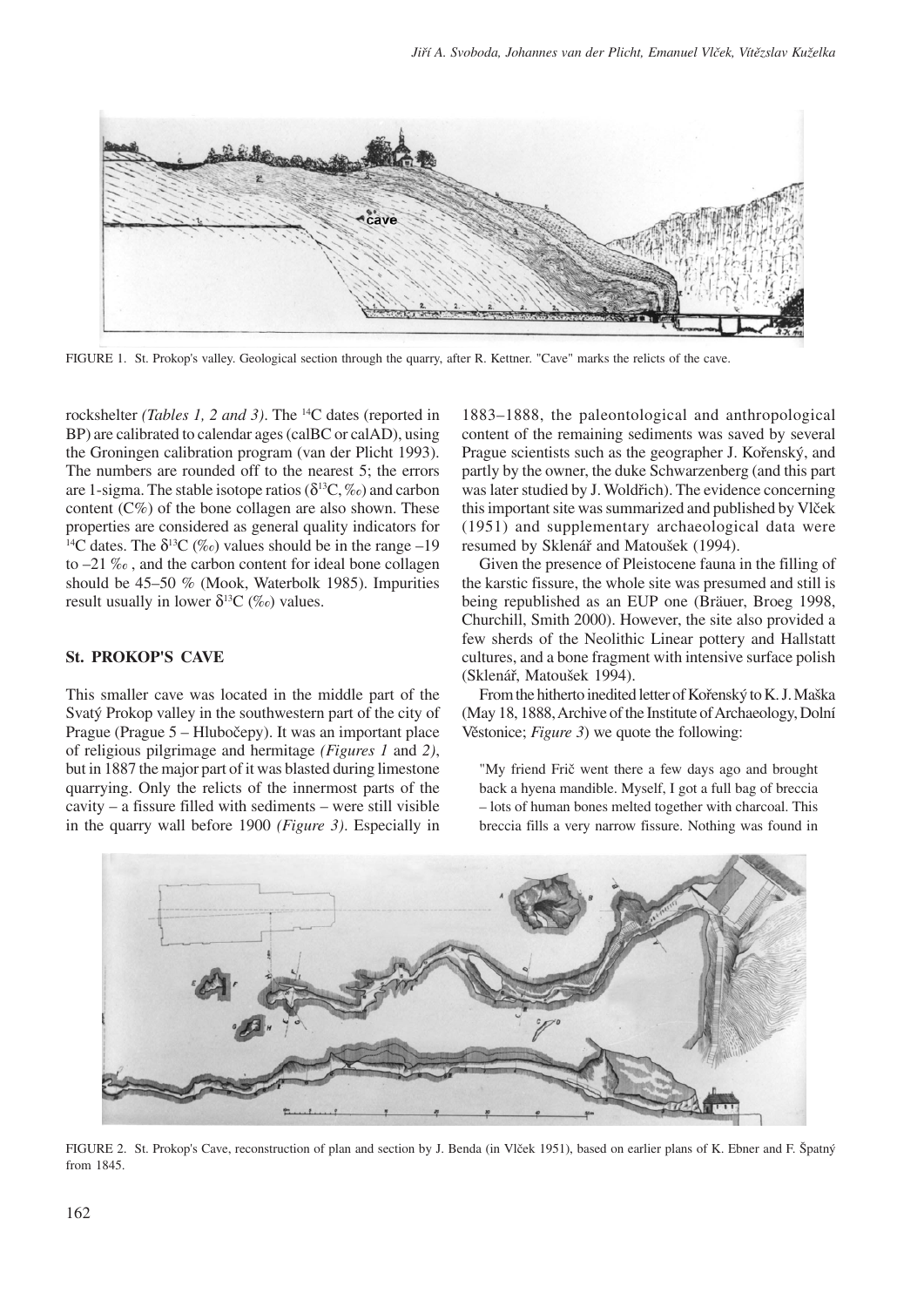prid novohka dry a príncel znední celich, hycny<br>Já zan dostal pytel brecei Koshove-plno hudli<br>liderajl, s nktín eperených, Breceic ta uzplnýc rozsidlim velini izkon. Vstekyni sano nemark u me de obstritoramm nap protes prises at ma for string asi 61/2 klub. 18 cm na hora indokon a doleg rozzimom ari na 50 cm. į rapi egl ) sysons na potokne a lyta pô-<br>chypna totiks z jedne chany. Byta. la sign velim sucha . Jake hipy pour podres velmi enchy. Krshem by godith resuative - mating systems możno włóte po pracy bież m o żivot,<br>Posztani Pom R Alnetul zasi nico zazoman. si hnad obygging. Poraha kosti jest jula praed night oration of . - Vilice bords Form legt portains, stylingte mi noster 7 moras snift kost Sil. mote<br>vinarati - minim parvi, kten 9 mars stornosti a ma zbyl - níjaví pragmenty číter nedodky potror a p. Bridstanyt in jestige rain atlata.<br>ne have brhaly versheim favo gatayer slovepske.<br>Vrede doverf ze acpar wytire - las. mus. olonnekito atchivan a electrical ran is princip exised the oblasil pin 12 uphrpup 3 densha Burl author. apol. - lazopin Lui goraziti. Netici si mi la givanious/ a micked immortized prace.

V muzeu cerkim miame messive whize byl high a mimi gapite aporti jun. Roomi ter konoghin whize - others archeologikum. Arak man In strary parts vindy na suite on osoby a osobnosti příkaz se mnoh svého působení. Pan felmer stery mushs Royal na n'at p. Blegrs, micheds Lem. Nished in ac Smalikan, Kloy ovem må soon blave - ale striglion. Jim pins plui pichnani fautosie para Marral s egyptorym by Kem. Stridmocki, striginach a jestoty lyto by tube peri castevaring Konserveton, sur para Kráson. Co len drun, no escribente de la facta de la fonda de la financia de ag et naice paper. There exercise the ficehals inger mars process various . Tak' bag.<br>Irvansmen solte request . I hidre na non mag puise! Pannaber overliest ?- Ja primaj puise! Touring nouvelles 2 fam.<br>nest prin si perfuit vien 2 Nonra finska<br>a Juiot Ka Angl pin tam pp 3 Krate. Kiel,<br>Shretolin, Kodon! to poor triadle prochile-<br>rika. Kopel pin to 3 Kjökkenmöddingals pen népari archaeolog. Les tess méto relice rocherati co mohu.

FIGURE 3. St. Prokop's Cave. J. Kořenský's sketch section of the cave remains and the underlying, 6.5 m deep fissure, as seen in the quarry wall in 1888. Letter to K. J. Maška, Archives of the Institute of Archaeology, AS CR, Dolní Věstonice.

the cave itself. But during blasting of the sediments, this cavity was found, 6.5 m deep and 18 cm wide in its upper part, and enlarged to the width of 50 cm in its lower part. The cave lies high above the brook and was accessible from one side only. It always was very dry. Also the tuffs are very dry until today. Stratification of the filling is difficult to recognize, because the cavity is in a very steep rock wall, to be reached only with a rope. It is a question of life."

The deposit with Upper Pleistocene fauna (mammoth, cave bear, lion, hyena, rhinoceros, reindeer, horse, muskox, after Kořenský and Woldřich) was certainly related to the lower part of the filling of the fissure, whereas the calcite breccia with the human fossil finds probably formed the upper part, and thus do not belong to the faunal assemblage. Three human bones were directly dated.

The earliest 14C dating was provided by the sample of a

human metacarpal from the calcite breccia, the same which also included a human mandible, and both are Neolithic. Another postcranial remain was a femur head with remains of loess still attached on the surface. Therefore, Pleistocene age has been supposed by G. J. Kukla (Vlček, pers. comm.) and others, but our dating provides a similar result as for the metacarpal – the Neolithic. On the other hand, a cranial fragment of human occipital bone is considerably younger, and the calibrated age points to the Roman Period.

In conclusion, the dating of the human bones from calcites to the Middle Holocene is not surprising because a warm and wet period is optimal for their formation, especially in areas not too far from the cave entrances. The pattern of a long-term duration of depositing human bodies in caves, as suggested by the later cranial specimen, is encountered and documented in other caves in the region as well, like at Bacín (Matoušek 2002).

|  | TABLE 1. Dates from the St. Prokop's Cave. |  |  |  |  |  |  |
|--|--------------------------------------------|--|--|--|--|--|--|
|--|--------------------------------------------|--|--|--|--|--|--|

|           | Sample No. Sample description | <b>Result BP</b> | $\delta^{13}C$ (%) | $C\%$ | <b>Calibrated</b>       | Comment          |
|-----------|-------------------------------|------------------|--------------------|-------|-------------------------|------------------|
| GrA 23099 | Human femoral head            | $5020 \pm 50$    | $-21.80$           | 31.1  | 3935–3860, 3805–3710 BC | Neolithic        |
| GrA 22864 | Human metacarpal (breccia)    | $5710 \pm 50$    | $-20.00$           | 41.9  | 4615–4460 BC            | <b>Neolithic</b> |
| GrA 23100 | Human cranial fragment        | $1760 \pm 45$    | $-21.80$           | 27.9  | 235–345, 370–380 AD     | Protohistoric    |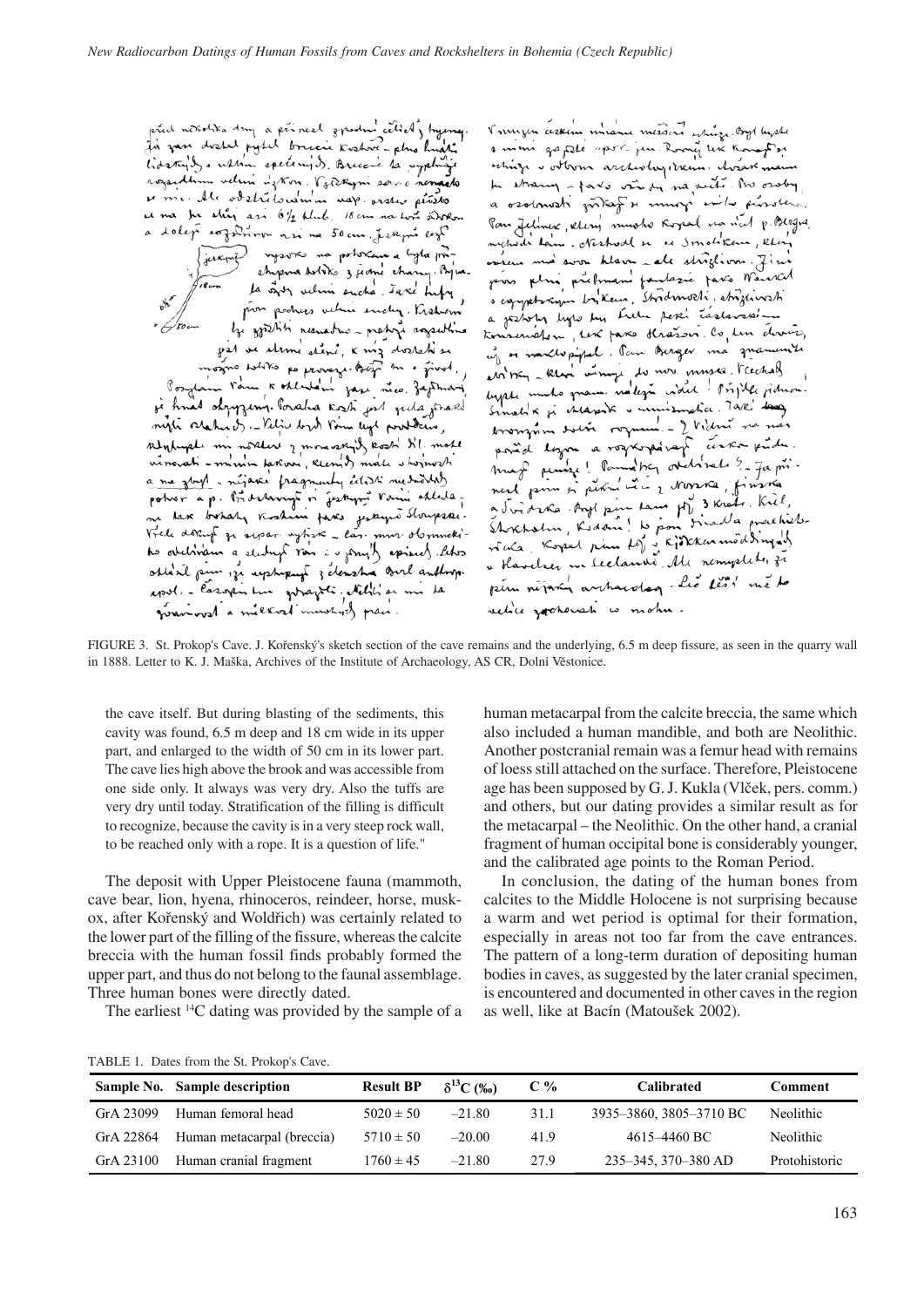### **THE KONĚPRUSY CAVES, SUPPLEMENTARY DATINGS**

The karstic system of the Zlatý kůň Hill, including the Koněprusy Caves, is a multi-floor cave site, with skeletal remains of a female individual found in one of the deep cavities (the Prošek's Hall), on the surface of a debris cone under a vertical chimney. The human body and a few associated artifacts were deposited during terminal stages of the accumulation of the debris cone (Prošek 1952, Prošek *et al.* 1952a, 1952b, Vlček 1952a–e, 1957a, b, Fridrich, Sklenář 1976, Kuželka 1997, Figures 2 and 3 In: Svoboda 2000a). Thus, both the site and the context of the anthropological find resembled several analogical situations, as the one previously recorded at the Aurignacian site of Mladeč, and both the cave complexes were intuitively dated to the EUP. However, the supporting evidence for Koněprusy was scarce: stratigraphically, the human remains were deposited on or just below the surface of the debris cone, the associated lithic artefacts were culturally undiagnostic, and the presumed bone projectile fragment (Mladeč-type) later appeared to be just a fragmented bone. In addition, the glacial fauna from the upper layers of the debris cone might be older than the human fossils.

For the first dating, V. Kuželka selected a fragment of 4×2 mm in size, most probably from the cranial base of the buried individual. The first result suggested rather a Magdalenian age: 12870 ± 70 BP (GrA-13696; Svoboda *et al.* 2002). This seems logical, because the region of the Bohemian karst has a predominantly Magdalenian occupation and no significant EUP site has been proved in the vicinity (Svoboda 2000b). An important Magdalenian living site, the Děravá Cave (undated), opens in marginal rock walls of the same Zlatý kůň Hill (Fridrich, Sklenář 1976). The nearby site of Hostim, which probably represents an open-air living-site of central role within the Bohemian Magdalenian, is dated to  $12420 \pm 470$  BP (Ly 1108; Vencl 1995).

In order to support this first result by a series of dating, two additional bone samples were selected: a human postcranial bone (rib fragment), and an associated rhinoceros bone. In addition, we sampled the last generation of solid calcites, as preserved on the walls of the Prošek's Hall. The results are summarized in *Table 2*.

The human rib (sample GrA-23102) is considered not reliable, following the standards as mentioned in the introduction. The second bone sample (not numbered), taken from a rhinoceros bone from a similar context, contained no collagen at all; thus this sample was not datable.

The dating of solid calcite layers brought previously meaningful results in the Mladeč Cave, where the uppermost calcite coverage was directly connected with the human fossils. Both Szombathy and Smyčka mentioned these deposits in their stratigraphic descriptions (Szombathy 1925), and portions of the calcite are still preserved on some of the fossils; our dates of 34–35 ky BP support this relationship. The situation was different in the Koněprusy Caves. Suchý *et al.* (2001) published a series of radiocarbon and U/Th datings of calcites, mainly from the massive deposit called "Tumulus" at the foot of the debris cone, and from the corroded "rose-like" concretions on the walls, all of which predate 21 ky BP. Following K. Žák, the calcites in the caves correspond to several generations, starting from the Plio/Pleistocene to the Middle Pleistocene (Žák, pers. comm.). Early Middle Pleistocene age is supposed for the "Tumulus", which also displays clear frost disturbances on the surface.

Since the surface of the debris cone was largely deformed after the excavation during the 1950s, our samples *(Table 1)* centered on the uppermost calcite coverages as preserved today on the walls of the Prošek's Hall. The first two measurements (calcite 1) are from the upper part of the Dome, below the lower entrance of the main chimney, and the other two (calcite 2) are from the wall in the lower part of the Dome. In both cases, the age is earlier than that of the deposits related to the human fossil find.

In conclusion, the first Magdalenian date remains the primary evidence for the age of the human fossils from this cave (Svoboda *et al.* 2002). The additional datings of bones, both human and animal, were unsuccessful because of the poor quality of the bone collagen, whereas the dating of calcites from the walls shows that their formation preceded considerably the deposition of the upper part of the debris cone.

|  |  |  |  | TABLE 2. Dates from the Koněprusy Caves. |  |
|--|--|--|--|------------------------------------------|--|
|--|--|--|--|------------------------------------------|--|

|           | Sample No. Sample description | <b>Result BP</b>   | $\delta^{13}C$ (%o) | $C\%$ | Calibrated BC Comment |                                |
|-----------|-------------------------------|--------------------|---------------------|-------|-----------------------|--------------------------------|
| GrA 13696 | Human cranial fragment        | $12.870 \pm 70$ BP | $-21.40$            | 29.6  | 13000-13500           | Magdalenian                    |
| GrA 23102 | Human rib (fragment)          | $4900 \pm 70$ BP   | $-23.10$            | 8.0   | 3765-3640             | Low carbon content. Unreliable |
| GrN 27512 | calcite 1 outside             | $> 41,300$ BP      |                     |       |                       | Preceding human intervention   |
| GrN 27522 | calcite 1 inside              | $> 45,000$ BP      |                     |       |                       | Preceding human intervention   |
| GrN 27513 | calcite 2 outside             | $>$ 39 800 BP      |                     |       |                       | Preceding human intervention   |
| GrN 27523 | calcite 2 inside              | 45 500             |                     |       |                       | Preceding human intervention   |
|           |                               | $+2800 - 2000$ BP  |                     |       |                       |                                |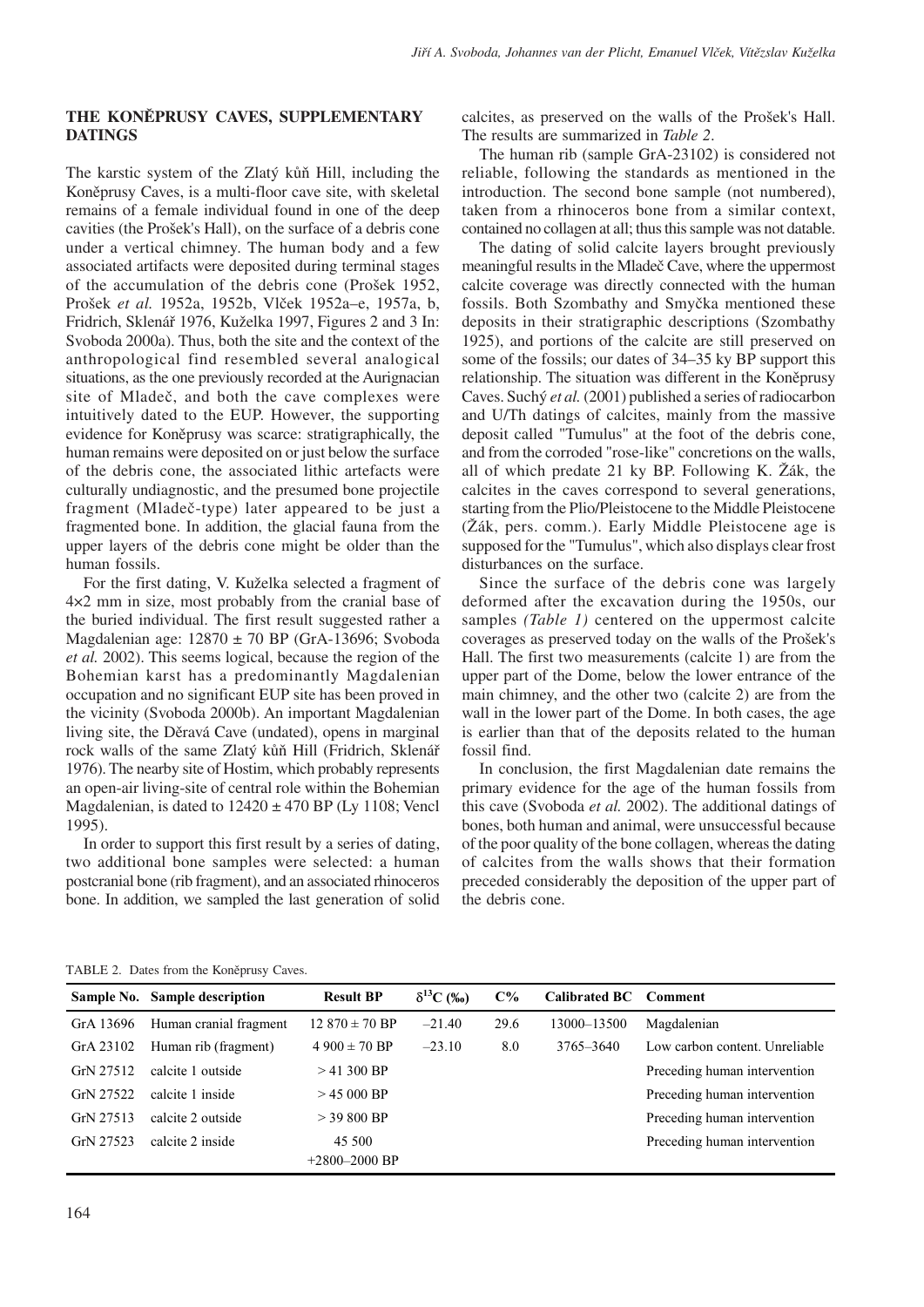|           | Sample No. Sample description  | <b>Result BP</b> | $\delta^{13}C$ (%o) | $C\%$ | <b>Calibrated BC</b> | Comment   |  |
|-----------|--------------------------------|------------------|---------------------|-------|----------------------|-----------|--|
| GrA 23571 | Fragment of a child's skeleton | $5790 \pm 50$    | $-20.42$            | 38.6  | 4710 - 4555          | Neolithic |  |

TABLE 3. Date from the Pod Pradědem rockshelter.

#### **POD PRADĚDEM ROCKSHELTER**

Excavations of the pseudokarstic rockshelters in Northern Bohemia are currently in progress in several areas of sandstone "rock-cities" formations (Svoboda *et al.* 2003). The most complete human fossil discovery, a child's burial, was made in the Pod Pradědem rockshelter (Prostředník, Vokolek 1998) in the sandstone region of "Český ráj" (Bohemian Paradise). Stratigraphically, there were a few Mesolithic artifacts at the base, followed by a Neolithic and later prehistoric sequence. The burial was dated to the Neolithic Stroked Pottery culture. The 14C dating confirms the expected Neolithic age of the situation, and it is well comparable with one of the Neolithic dates from the St. Prokop's Cave.

### **CONCLUSION**

The new datings from eastern Central Europe show that several modern human finds, previously listed as Early Upper Paleolithic or "Aurignacian" in the literature, are to be redated as later: Velika Pećina (5 ka B.P. – Holocene, Smith *et al.* 1999), Zlatý kůň at Koněprusy (12.9 ka B.P. – Magdalenian, Svoboda *et al.* 2002), Svitávka (1.2 ka B.P. – Holocene, Svoboda *et al.* 2002) and St. Prokop's Cave (5–6 ka B.P. and 1.8 ka B.P. – Holocene). On the other hand, some of these datings help to define more precisely a group of Holocene human burials in caves and rockshelters of this region. Comparable results have been obtained for German fossils, namely from Vogelherd (Conard *et al* 2004).

#### **REFERENCES**

- BRÄUER G., BROEG H. 1998: On the degree of Neandertal-modern continuity in the earliest Upper Palaeolithic crania from the Czech Republic: Evidence from non-metrical features. In: K. Omoto, P. V. Tobias (Eds*.*): *The Origins and Past of Modern Humans – Towards Reconciliation*. Pp. 106–125. World Scientific, Singapore.
- CHURCHILL S. E., SMITH F. H., 2000: Makers of the Early Aurignacian of Europe. *Yearbook of Physical Anthropology* 43: 61–115.
- CONARD N. J., GROOTES P. M., SMITH F. H., 2004: Unexpectedly recent dates for human remains from Vogelherd. *Nature* 2690: 1–4.
- FRIDRICH J., SKLENÁŘ K., 1976: Die paläolithische and mesolithische Höhlenbesiedlung des Böhmischen Karstes. Národní muzeum, Praha. 120 pp.
- JELÍNEK J., ORVANOVÁ E., 1999: Czech and Slovak Republics. In: R. Orban (Ed.): Hominid remains: an up-date. *Anthropologie et Préhistoire, Supplément* 9: 1–118.
- KUŽELKA V., 1997: The postcranial skeletal remains of Pleistocene man from Zlatý kůň near Koněprusy (Bohemia). *Anthropologie* 35: 247–249.
- MATOUŠEK V., 2002: Bacín. Místo pravěkého pohřebního kultu v Českém krasu. In: J. Svoboda (Ed.): *Prehistorické jeskyně – Prehistoric Caves.* Pp. 355–393. The Dolní Věstonice Studies 7, Brno.
- MOOK W. G., WATERBOLK, H. T., 1985*: Handbook for Archaeologists 3, Radiocarbon Dating.* European Science Foundation, Strasbourg. 202 pp.
- PROSTŘEDNÍK J., VOKOLEK V., 1998: Archeologický výzkum skalních lokalit Českého ráje v letech 1994–1997. *Z Českého ráje a Podkrkonoší* 11: 119–131.
- PROŠEK F. 1952: Výzkum v jeskyni na Zlatém koni u Koněprus. *Archeologické rozhledy* 4: 206–209.
- PROŠEK F., LOŽEK V., HOKR Z., VLČEK E., 1952a: Zpráva o výzkumu pleistocenních uloženin na Zlatém koni u Koněprus. *Věstník Ústředního ústavu geologického* 27: 254–257.
- PROŠEK F., STÁRKA V., HRDLIČKA L., HOKR Z., LOŽEK V.,
- DOHNAL Z., 1952b: Výzkum jeskyně Zlatého koně u Koněprus. Zpráva za I. výzkumné oddobí r. 1951 (2. část). *Československý kras* 5: 161–179.
- SKLENÁŘ K., MATOUŠEK V., 1994: Die Höhlenbesiedlung des Böhmischen Karstes vom Neolithikum bis zum Mittelalter. Národní muzeum, Praha. 212 pp.
- SMITH F. H., TRINKAUS E., PETTITT P. B., KARAVANIČ I.,
- PAUNOVIČ M., 1999: Direct radiocarbon dates for Vindija G1 and Velika Pećina Late Pleistocene hominid remains. *Proceedings of the National Academy of Science* 96: 12281–12286.
- SUCHÝ V., ZEMAN A., SVĚTLÍK I., FILIP J., KOMAŠKO A.,
- MELKOVÁ J., JÍLEK J., 2001: Geochronologické a geochemické výzkumy jeskynních sintrů Českého krasu: Nové výsledky. *Zprávy o geologických výzkumech v roce 2000*: 90–93.
- SVOBODA J., 2000a: The depositional context of the Early Upper Paleolithic human fossils from the Koněprusy (Zlatý kůň) and Mladeč Caves, Czech Republic*. J. of Hum. Evol.* 38: 523–536.
- SVOBODA J., 2000b: The Eastern Magdalenian: Hunters, landscapes, and caves. In: G. L. Peterkin, H. A. Price (Eds*.*)*: Regional Approaches to Adaptation in Late Pleistocene Western Europe.* Pp. 179–189. BAR, Int. Series 896, Oxford.
- SVOBODA J. (Ed.) *et al*., 2003: *Mezolit severních Čech Mesolithic of Northern Bohemia.* The Dolní Věstonice Studies 9, Brno. 328 pp.
- SVOBODA J., LOŽEK V., VLČEK E., 1996: *Hunters between East and West. The Paleolithic of Moravia.* Plenum, New York – London. 307 pp.
- SVOBODA J., VAN DER PLICHT J., KUŽELKA V., 2002: Upper Palaeolithic and Mesolithic human fossils from Moravia and Bohemia (Czech Republic): some new 14C dates. *Antiquity* 76: 957–962.
- SZOMBATHY J., 1925: Die diluvialen Menschenreste aus der Fürst-Johanns-Höhle bei Lautsch in Mähren. *Eiszeit* 2/1: 1–34: 73–95.